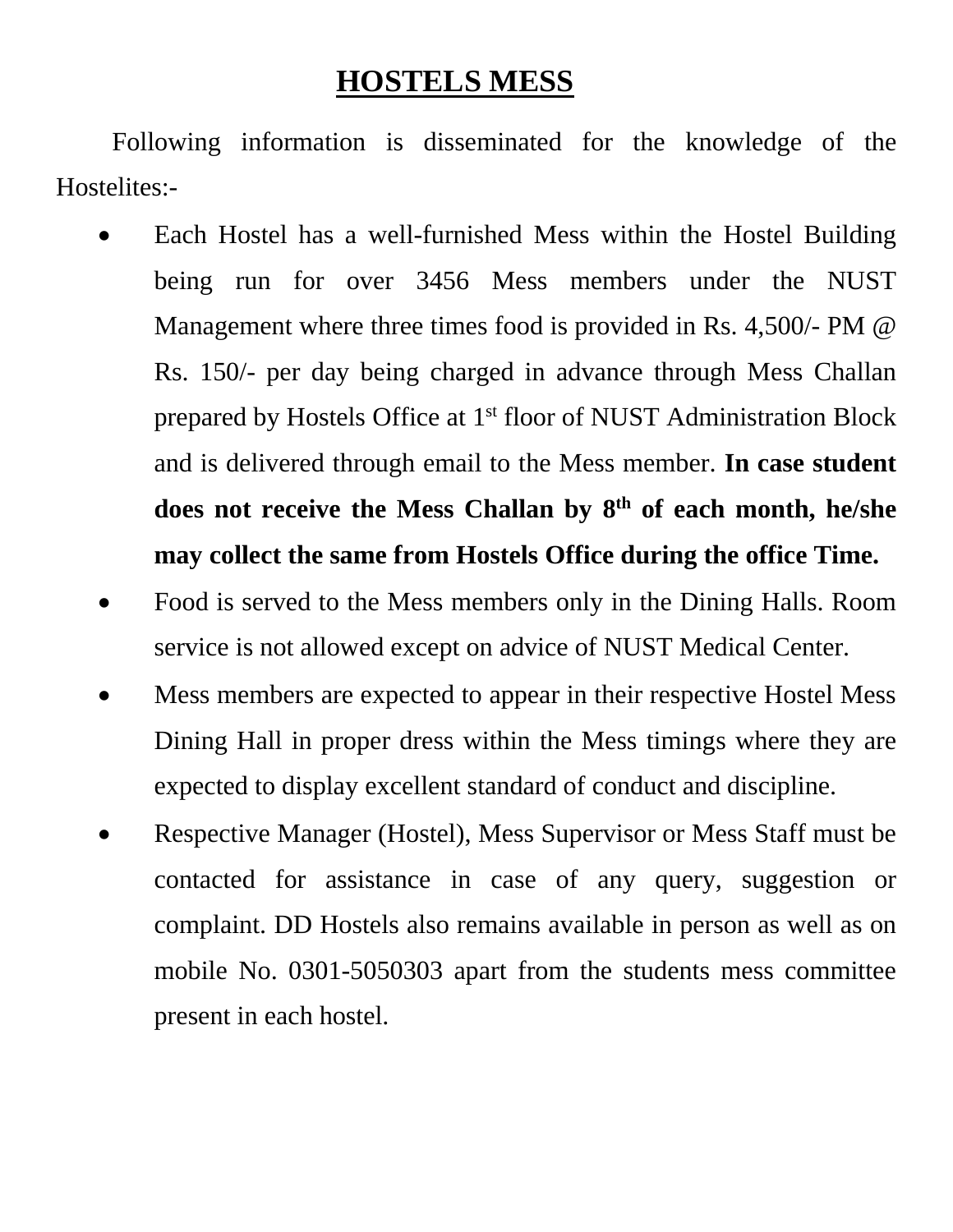**Timely Payment**: Mess bills must be paid in time as per the instructions given on each monthly Challan. Delayed payment by the member may cause serious repercussions later on.

Fine: The surcharge / fine on late payment as given on the mess Bill Challan will not be exempted in any case. The management is only keen in timely payment by the members as a good habit and is not keen in the fine at all.

## **Mess Off:**

- For Mess Off on weekends, the Manager (Hostel) will have to be informed at least **two days in advance** i.e. student leaving on Friday shall register his / her request by 2300 hrs (11:00 pm) on Wednesday (it is mandatory to cater for purchase of fresh ration that is procured one day in advance).
- The students need to be physically present in the office of Manager (Hostel) while getting the Mess Off. Extension over phone or mail will not be accepted.
- Failing to submit the **Mess Off Form** to Manager (Hostel) in person will not be entertained later on.
- Maximum 12 days Mess Off will be considered in a month only.
- For Mess Off other than weekends the Policy of minimum 5 x days leave shall remain in effect. The member if leaving the Hostel for more than 05 days and less than 12 days at a stretch should apply for